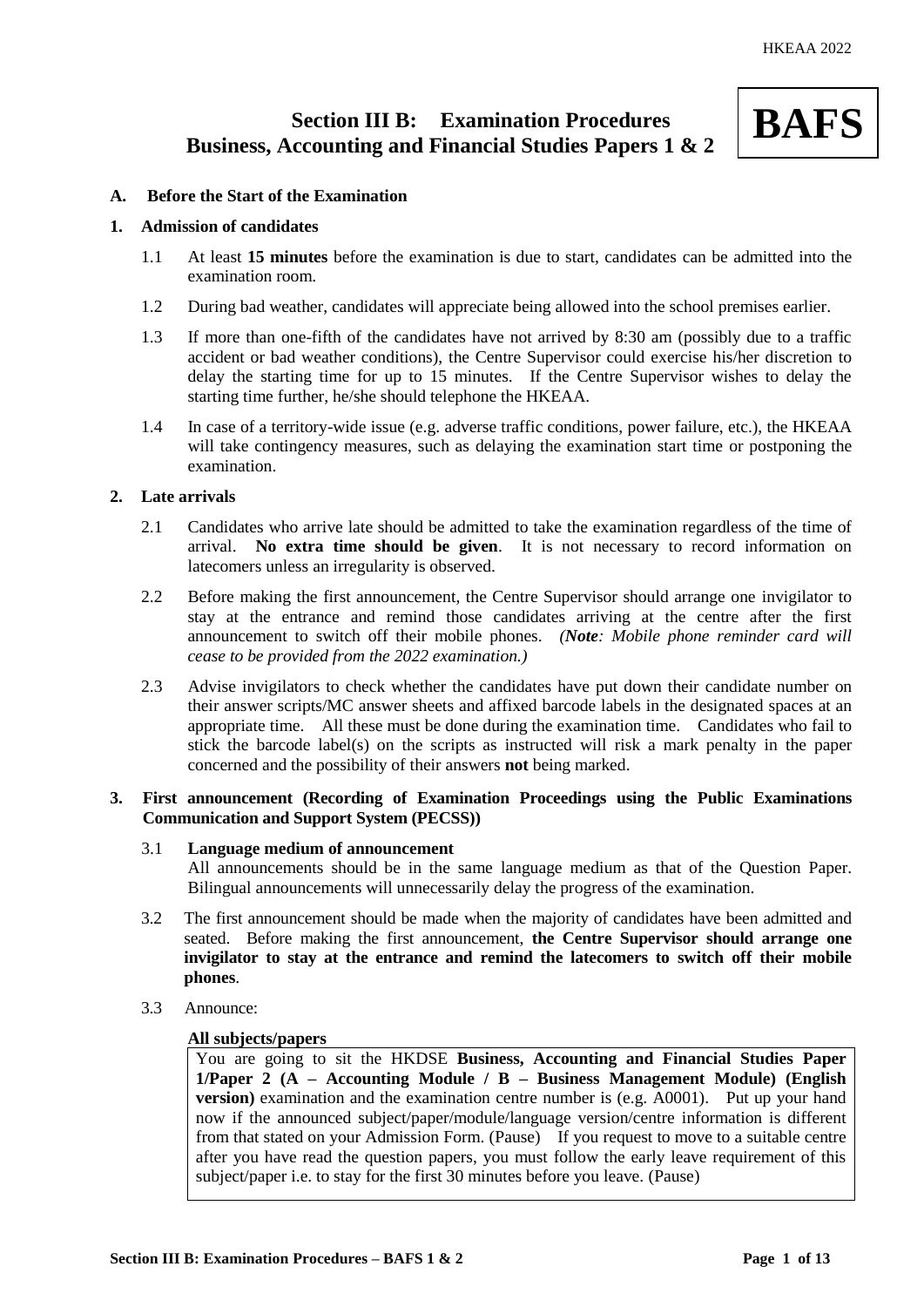The 'Public Examinations Communication  $\&$  Support System' has been installed at this examination centre. The centre conditions and examination proceedings will be recorded. Only authorised persons of the HKEAA can view, store or handle the recordings. The recordings will be destroyed upon closing of the examination year.

3.4 In case a candidate claims that the subject/paper/module/language version/centre information announced by the Centre Supervisor is different from that stated on his/her Admission Form, the **Centre Supervisor should arrange an invigilator to distribute the 'Notes for Wrong Centre or Wrong Version Candidates'** (**SR3(Notes) -** see *Specimen 40*) to the candidate concerned and let him/her decide whether or not to remain sitting the examination in this centre. For handling cases of wrong centre/wrong version candidates, please refer to *Section IV paragraphs 15 and 16*.

# **4. Second announcement (Checking of personal belongings)**

Announce:

## **(All subjects/papers)**

Check that you have taken the correct seat according to the seat number as stated on your Admission Form. Place your Admission Form and Identity Card or identification document on the top right-hand corner of your desk and not inside any folder. If you bring a folder, you must put it under your chair. Put up your hand if you have any questions. (Pause)

Put all the stationery you need to use on your desk. If you have brought a pencil case, put it in your bag or under your chair. (Pause)

If you intend to use a calculator during the examination, put the calculator on your desk. Remove the calculator cover/jacket and place it inside your bag or under the chair. Check your calculator now to make sure that no writings or markings have been made on the calculator. (Pause)

If you have brought a mobile phone, take out the phone now. Check to see if it has been switched off. (Pause) If not, switch it off now. You should also ensure that the alarm function of the phone has also been turned off and no sound will be emitted. (Pause for 15 seconds to ensure that candidates are complying with the instructions)

Now place the phone under your chair in a position clearly visible to the invigilators. (Pause)

If you have question paper(s) from previous examination session(s), notes, pieces of paper, books and dictionaries etc., put them in your bag. If you have brought any electronic devices (such as tablet, multimedia player, electronic dictionary, databank watch, smart watch, wireless earphones or other wearable technologies with communication or data storage functions, etc.), or articles that can emit sound, switch them off now (if possible) and put them in your bag or under your chair. (Pause)

Zip up your bag and put it under your chair. Do not leave your bag in the aisle. If you do not have a bag, put your purse and your mobile phone under your chair but bring all your other belongings to the front of the hall and put them … (Please clearly tell the candidates the location which you assign and ask an invigilator to assist).

Please note that if you are found to have any unauthorised materials on your desk or in the drawer of your desk, on your body or in your clothing after the Question Papers have been distributed, or any electronic devices (including mobile phone) switched on during the examination, you will receive a mark penalty, subject downgrading or even be disqualified from the whole examination.

Put up your hand if you have any questions. (Pause)

### **Note:**

Repeat this announcement nearer the start of the examination if there are a lot of latecomers.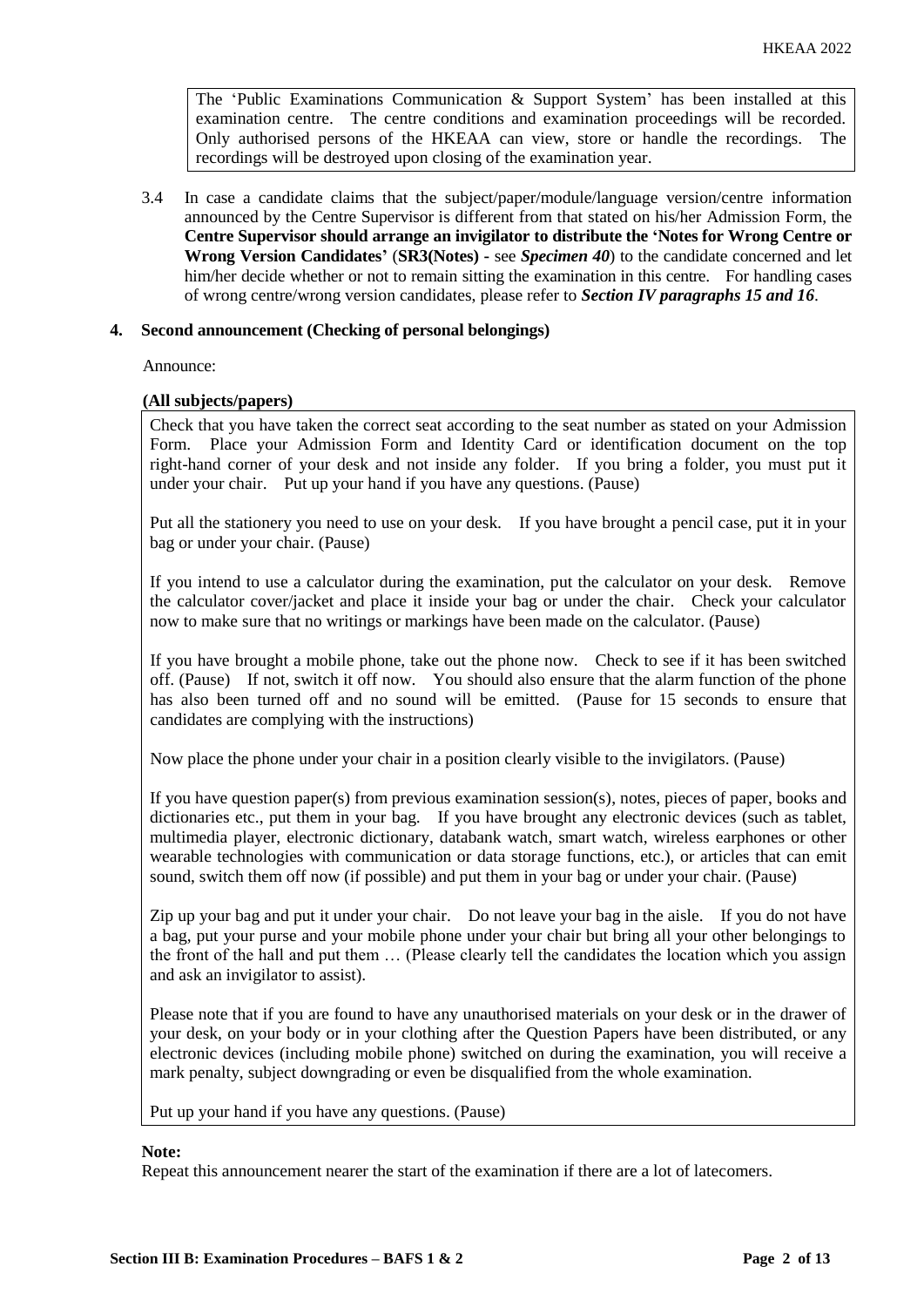The Centre Supervisor should ask the invigilators to check that the candidates follow these instructions. **Before the examination begins, should no mobile phone be found under a candidate's chair, invigilators may ask the candidate concerned if he/she has brought a mobile phone.**

# **5. Third announcement (Checking of barcode labels)**

## **Business, Accounting and Financial Studies 1**

You should have on your desk a barcode sheet. Put up your hand if you do not. (Pause)

Your English name has been printed on the top of the barcode sheet. Each barcode label on the sheet has been printed with your candidate number, centre number, seat number and the subject/paper name. Please check to make sure that you have been given the correct barcode sheet. Put up your hand if you have any questions. (Pause)

After the start of the examination, you should first write your Candidate Number in the boxes provided on the front cover of the Answer Book. You should copy your Candidate Number from your Admission Form. Moreover, you should stick barcode labels in the designated spaces on the cover and the inner pages of your Answer Book. You should also stick a barcode label, write your Candidate Number and name and sign on the MC answer sheet.

If you use a supplementary answer sheet, you should also write your Candidate Number and affix a barcode label in the designated space. Do not fold, scratch or stain the barcode labels.

No extra time will be given to candidates for sticking the barcode labels on after the 'Stop working' announcement.

Each page of the Answer Book and supplementary answer sheet has been printed with a page number. Do not change any of the page numbers or write your answers near them as this might affect the scanning of your script. It should also be noted that answers written in the margins will not be marked.

#### **Business, Accounting and Financial Studies 2**

You should have on your desk a barcode sheet. Put up your hand if you do not. (Pause)

Your English name has been printed on the top of the barcode sheet. Each barcode label on the sheet has been printed with your candidate number, centre number, seat number and the subject/paper name. Please check to make sure that you have been given the correct barcode sheet. Put up your hand if you have any questions. (Pause)

After the start of the examination, you should first write your Candidate Number in the boxes provided on the front cover of your Answer Book. You should copy your Candidate Number from your Admission Form. Moreover, you should stick barcode labels in the designated spaces on the cover and the inner pages of your Answer Book.

If you use a supplementary answer sheet, you should also write your Candidate Number and affix a barcode label in the designated space. Do not fold, scratch or stain the barcode labels.

No extra time will be given to candidates for sticking the barcode labels on after the 'Stop working' announcement.

Each page of the Answer Book and supplementary answer sheet has been printed with a page number. Do not change any of the page numbers or write your answers near them as this might affect the scanning of your script. It should also be noted that answers written in the margins will not be marked.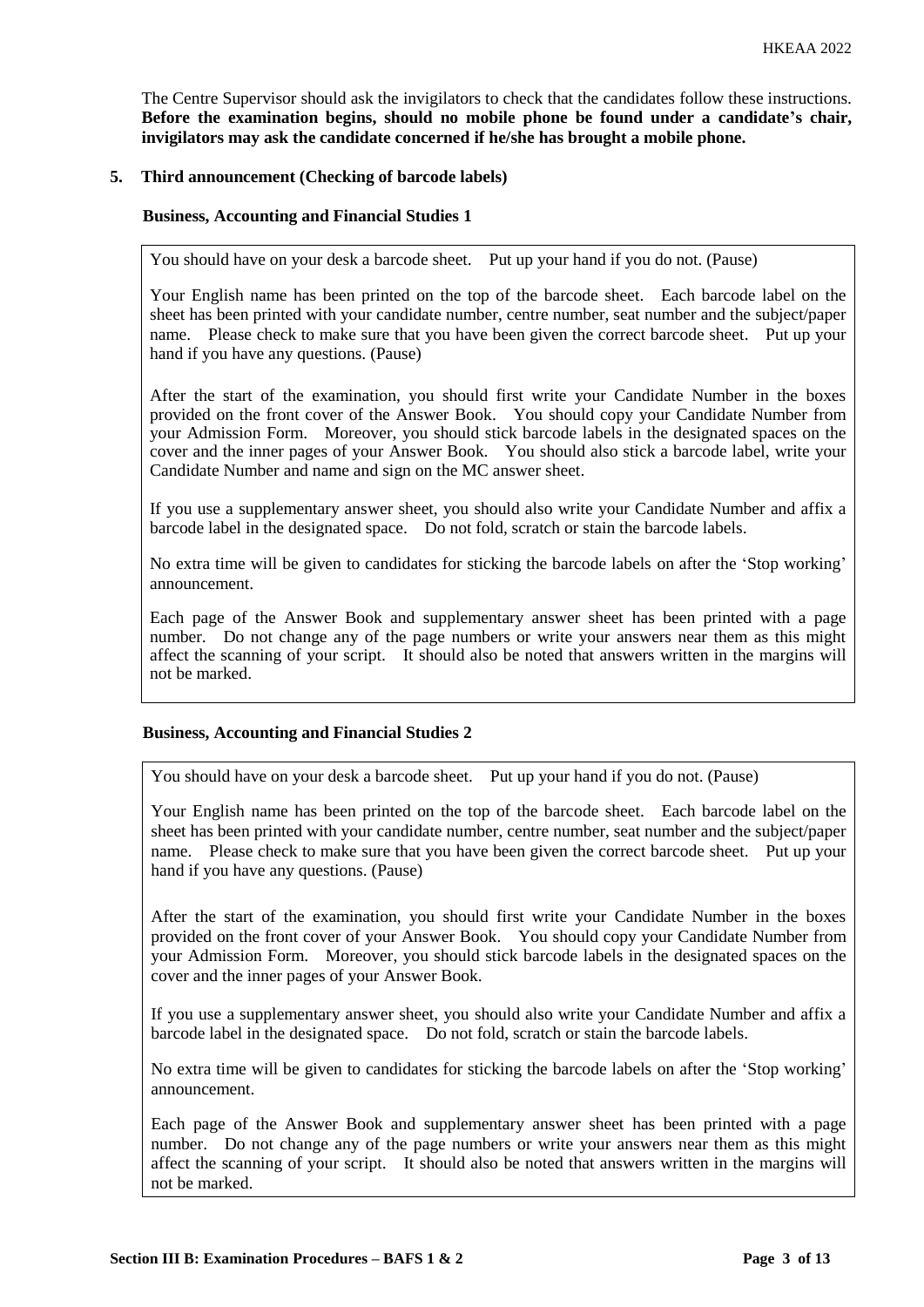# **6. Fourth announcement (Checking of MC answer sheets / Answer Books)**

## **Business, Accounting and Financial Studies 1**

You should have on your desk an MC answer sheet and an Answer Book. Put up your hand if you do not. (Pause)

You should enter the question number on the front cover of the Answer Book and mark the corresponding question number box on each page of the Answer Book and supplementary answer sheets on which you have written any answers. Start each question on a new page.

No extra time will be given to candidates for filling in the question number boxes after the 'Stop working' announcement.

Now, read the Instructions on the MC answer sheet and the cover of the Answer Book. (Pause)

## **Business, Accounting and Financial Studies 2**

You should have on your desk an Answer Book. Put up your hand if you do not. (Pause)

You should enter the question number on the front cover of the Answer Book and mark the corresponding question number box on each page of the Answer Book and supplementary answer sheets on which you have written any answers. Start each question on a new page.

No extra time will be given to candidates for filling in the question number boxes after the 'Stop working' announcement.

Now, read the Instructions on the cover of the Answer Book. (Pause)

## **7. Fifth announcement (Distribution of Question Papers)**

The Centre Supervisor should check carefully whether the Question Papers are **for the correct session**. The Centre Supervisor should then unseal and **open the packets of Question Papers in front of the invigilators and candidates**. After ensuring that there are sufficient copies for distribution, announce:

#### **Business, Accounting and Financial Studies 1**

The Question Paper will be distributed now. Make sure you have put away all unauthorised articles; otherwise you will be penalised. (Pause to allow sufficient time, say 10 seconds, for candidates to put away their unauthorised articles)

Do not turn over your Question Paper and do not start writing until you are told to do so.

# **Business, Accounting and Financial Studies 2**

The Question Paper will be distributed now. Make sure you have put away all unauthorised articles; otherwise you will be penalised. (Pause to allow sufficient time, say 10 seconds, for candidates to put away their unauthorised articles)

Do not turn over your Question Paper and do not start writing until you are told to do so.

The Centre Supervisor should then give the Question Papers to the invigilators and instruct them to distribute the papers to the candidates, with **the cover of the Question Papers facing up**.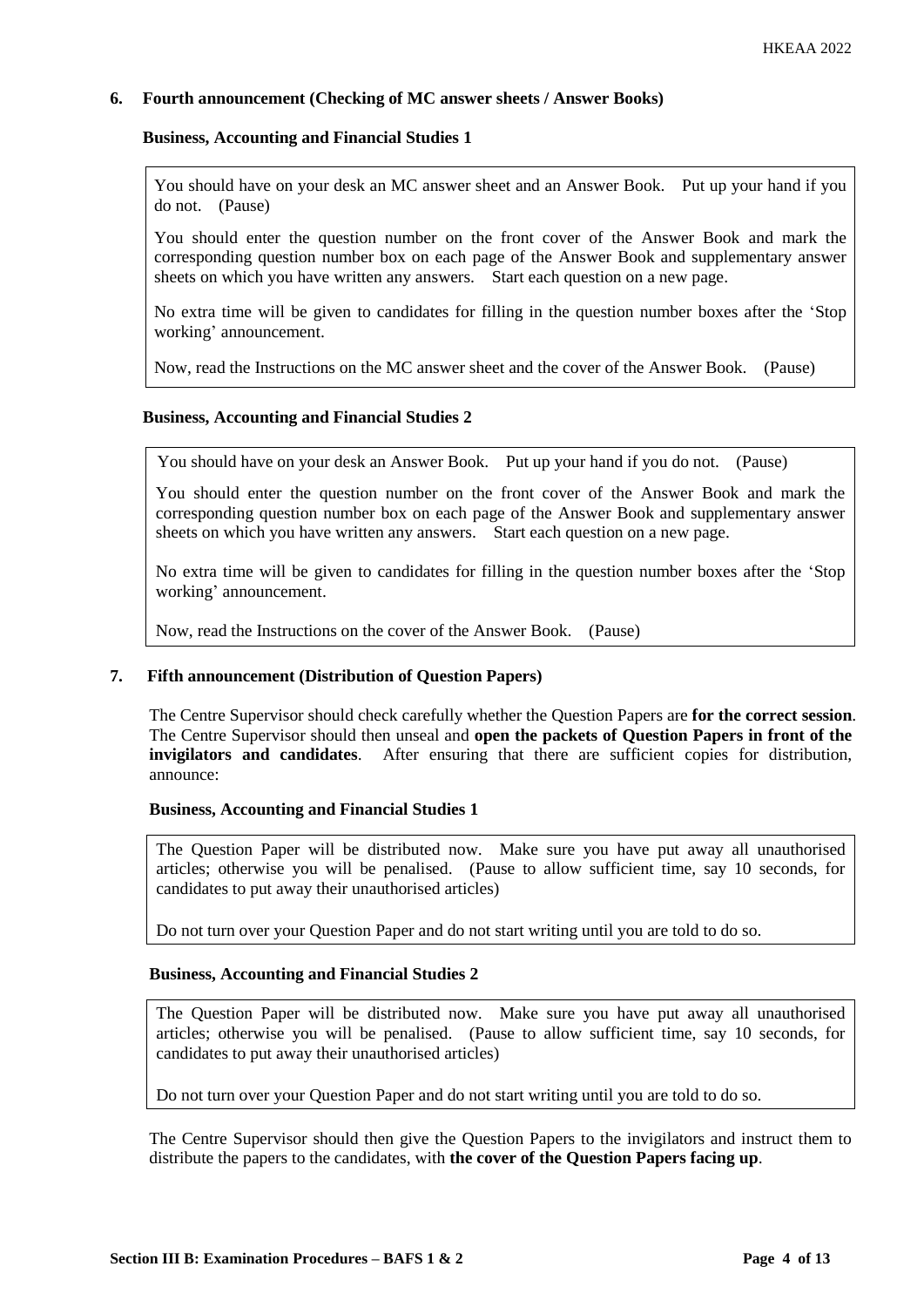# **8. Sixth announcement (Checking of Question Papers)**

# **Business, Accounting and Financial Studies 1**

You should have on your desk a Question Paper, an MC answer sheet and an Answer Book. Put up your hand if you do not. (Pause)

Answers for Section A must be marked on the MC answer sheet and answers for Section B should be put in the Answer Book. You are advised to use a pencil to mark the answers on the MC answer sheet and use a blue or black pen to write the answers on the Answer Book. Do not fold or puncture the MC answer sheet.

Now, read the Instructions on the cover of the Question Paper. Do not turn over the Question Paper until you are told to do so. (Pause for 15 seconds)

# **Business, Accounting and Financial Studies 2**

You should have on your desk a Question Paper and an Answer Book. Put up your hand if you do not. (Pause)

Now, read the Instructions on the cover of the Question Paper. Do not turn over the Question Paper until you are told to do so. (Pause for 15 seconds)

## **9. Seventh announcement (Checking of Question Papers and start of the examination)**

9.1 Before the start of the examination, the Centre Supervisor should remind candidates to make sure that they do not have any electronic devices (including mobile phones) switched on or on the body. Then ask the candidates to open the Question Paper to **check the number of pages/questions**. After the start of the examination, candidates should first write their candidate number in the boxes provided on the MC answer sheets and the front cover of their Answer Book (candidates should also write their name and sign on the MC answer sheet), and affix barcode labels in the designated spaces on the MC answer sheet, the front cover and the inner pages of the Answer book according to the instructions on the cover. No extra time will be given to candidates for sticking the barcode labels after the 'Stop working' announcement.

#### **Business, Accounting and Financial Studies 1**

Before the examination begins, make sure that you have switched off your mobile phone, including the alarm function, and that you do not have any electronic devices on the body. (Pause to allow sufficient time, say 30 seconds, for candidates to do the final check)

Check your Question Paper to make sure that there are no missing questions. Words like '**End of Paper**' or '**End of Section**' should appear after the last question. (Pause)

**Close the Question Paper after checking.**

**After the announcement of the start of the examination**, you should first write your Candidate Number in the boxes provided on the front cover of the Answer Book. You should copy your Candidate Number from your Admission Form. You should stick barcode labels in the designated spaces on the cover and the inner pages of your Answer Book according to the Instructions on the cover. You should also stick a barcode label, write your Candidate Number and name and sign on the MC answer sheet.

**No extra time will be given** to candidates for sticking barcode labels after the 'Stop working' announcement.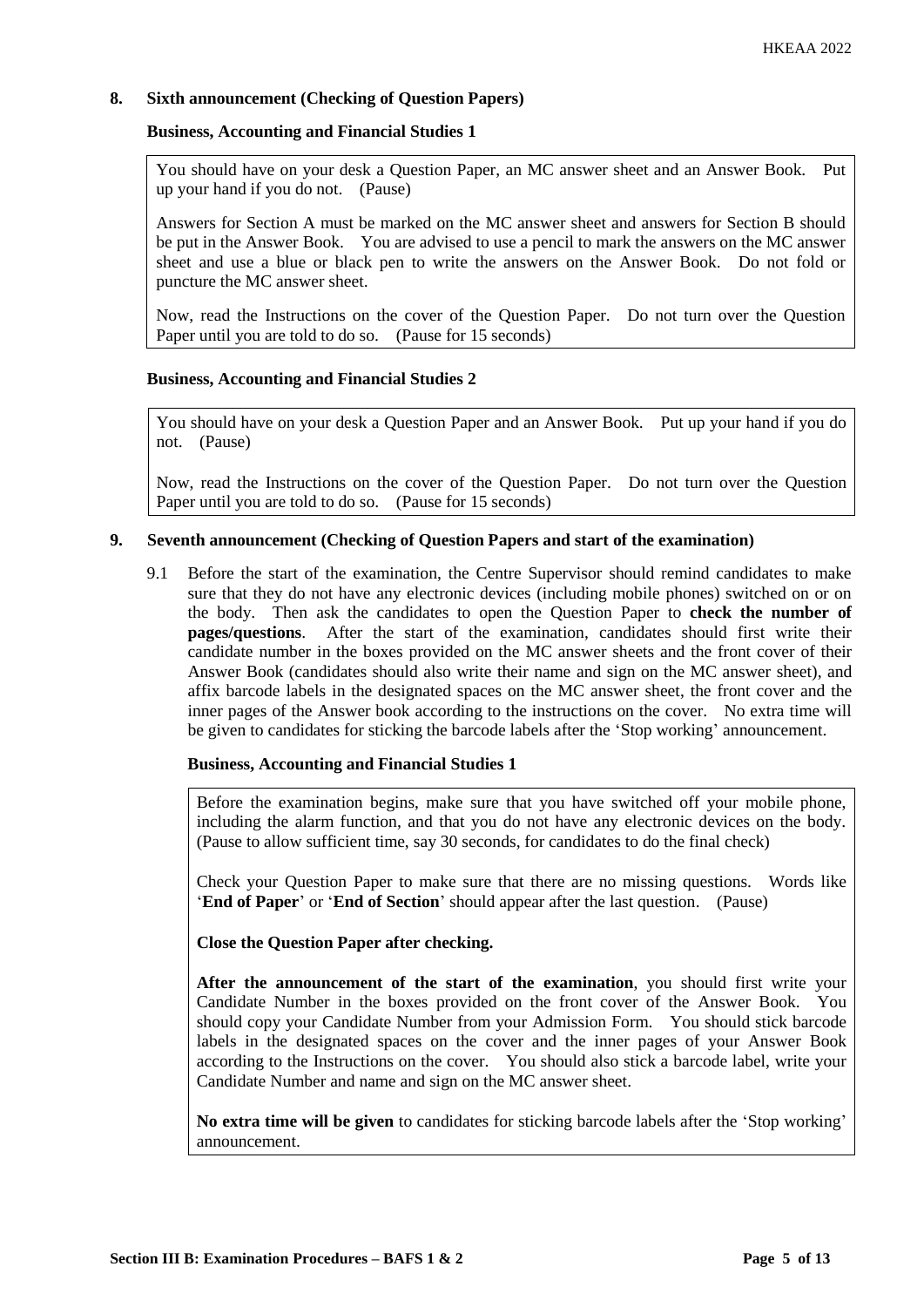Before the examination begins, make sure that you have switched off your mobile phone, including the alarm function, and that you do not have any electronic devices on the body. (Pause to allow sufficient time, say 30 seconds, for candidates to do the final check)

Check your Question Paper to make sure that there are no missing questions. Words like '**End of Paper**' or '**End of Section**' should appear after the last question. (Pause)

**Close the Question Paper after checking.**

**After the announcement of the start of the examination**, you should first write your Candidate Number in the boxes provided on the front cover of the Answer Book. You should copy your Candidate Number from your Admission Form. You should stick barcode labels in the designated spaces on the cover and the inner pages of your Answer Book according to the Instructions on the cover.

**No extra time will be given** to candidates for sticking barcode labels after the 'Stop working' announcement.

- 9.2 The Centre Supervisor should **check if there is any Special Notice** which contains last-minute messages to candidates. The Special Notice, if any, is in a **bright yellow envelope** (see *Specimen 9*). If there is a Special Notice for the session, make an announcement according to the instructions in the Special Notice and write down the contents of the Special Notice on the blackboard for the candidates' reference, particularly the latecomers.
- 9.3 If there are no questions from the candidates, the Centre Supervisor should give the signal to begin by announcing:

**Business, Accounting and Financial Studies 1 and 2** (leaving early is allowed during the period after the first 30 minutes and before the last 15 minutes)

If you wish to leave early, you should put up your hand to seek an invigilator's permission. Early leavers are not allowed to take away the question papers.

According to the hall clock (my watch), the time is  $\Box$ . The finishing time is  $\Box$ You may now start.

- 9.4 After the 'You may now start' announcement, the Centre Supervisor should write the actual starting time and the correct finishing time on the blackboard for the information of candidates and invigilators.
- 9.5 The Centre Supervisor should avoid the practice of writing up the starting and finishing times in advance, and should do this **only** when the precise times are known. If the hall has a clock visible to the candidates and is functioning properly (see **Notes** below), the Centre Supervisor should time the examination according to this clock. The Centre Supervisor may also refer to the digital timer available on the computer desktop of PECSS. Apart from providing a countdown of the examination time, the timer also provides reminders of the last 15 minutes, last 5 minutes and end of the examination session. The Centre Supervisor must ensure that candidates are given the full amount of time as specified on the Question Paper. **No extra time** should be given to the candidates for reading the Question Paper or for any other reason without specific instructions from the HKEAA.

# **Notes:**

(1) The Centre Supervisor should check whether the hall clock is functioning properly before the start of the examination. If not, candidates should be reminded not to refer to the clock during the examination.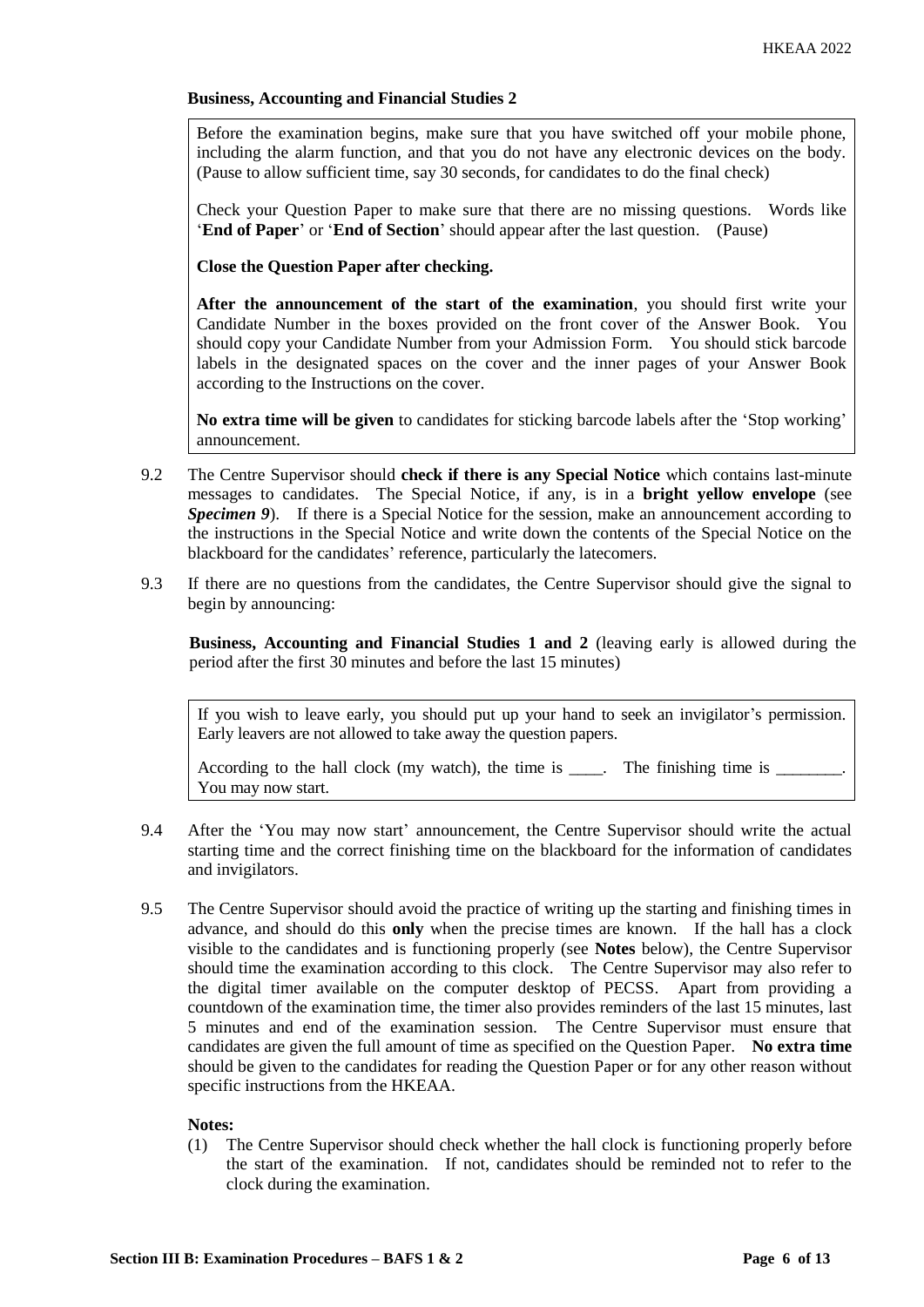- (2) If there are two clocks in the hall (say one in the front of the hall and one at the back), the Centre Supervisor should use the one facing the candidates and inform the candidates of the clock he/she is using for timing the examination in order to avoid misunderstanding.
- 9.6 The Centre Supervisor should ensure that all examinations start punctually as scheduled in the timetable. If under special circumstances an examination has to be delayed (due to bad weather or insufficient Question Papers being made available), the Centre Supervisor should ensure that the candidates are given the full amount of time as specified on the Question Paper. **Under no circumstances should an examination start before the scheduled time.**
- 9.7 Write the actual starting time and finishing time at the end of the session in the spaces provided on the Sessional Report (for elective subjects) (See *Specimen 20C*).

#### **B. Procedures after the Start of the Examination**

#### **10. Checking the Admission Forms and Identification Documents**

Please refer to *Section III A paragraph 3* for details.

#### **11. Taking of Candidates' Attendance**

Please refer to *Section III A paragraph 4* for details.

#### **12. Collecting Question Papers and answer books from vacant seats**

12.1 **30 minutes** after the start of the examination, ask the invigilators to collect the Question Paper/Answer Book/MC answer sheet/barcode sheet from each vacant seat and return them to the Centre Supervisor. The Centre Supervisor is advised to put the blank Answer Books/MC answer sheets inside a designated box/plastic bag to avoid mixing them up with the candidates' scripts to be collected at the end of the examination.

The Centre Supervisor should ask the invigilators to select 'Recording Absentees' from the Main Menu of their barcode scanner, scan the barcode sheets of the absentees, and upload the absentees' records to the ASTS programme before the absentees' barcode sheets are put inside the barcode sheet envelope (see *Specimen 30B*).

- 12.2 The school can retain the surplus Question Papers (including Multiple-Choice Question Papers).
- 12.3 In the case of a candidate **requesting to have another Answer Book**, the request should not normally be accepted. Supplementary answer sheets should be supplied.

#### **13. Early leavers**

- 13.1 Early leave is not allowed for the Listening papers and Multiple-Choice papers (i.e. Music Paper 1/Mathematics Compulsory Part Paper 2/Economics Paper 1).
- 13.2 For other subjects/papers, candidates may leave the examination room after the first 30 minutes of the session to 15 minutes before the end of the session. Candidates wishing to leave during the permitted time must raise their hand to summon an invigilator. Before a candidate is given permission to leave, the invigilator should ensure that (1) the candidate number has been put down and barcode labels have been affixed in the designated spaces of the answer script even if no attempt has been made to answer any questions; and (2) the question number box on each page of the answer script has been marked. **Early leavers are not allowed to take away the Question Papers.**
- 13.3 The Centre Supervisor should report in detail (time of the incident, circumstances, etc.) any candidate who has left the examination room without permission or who has taken away the Question Paper on Report Form SR4g (see *Specimen 23A*).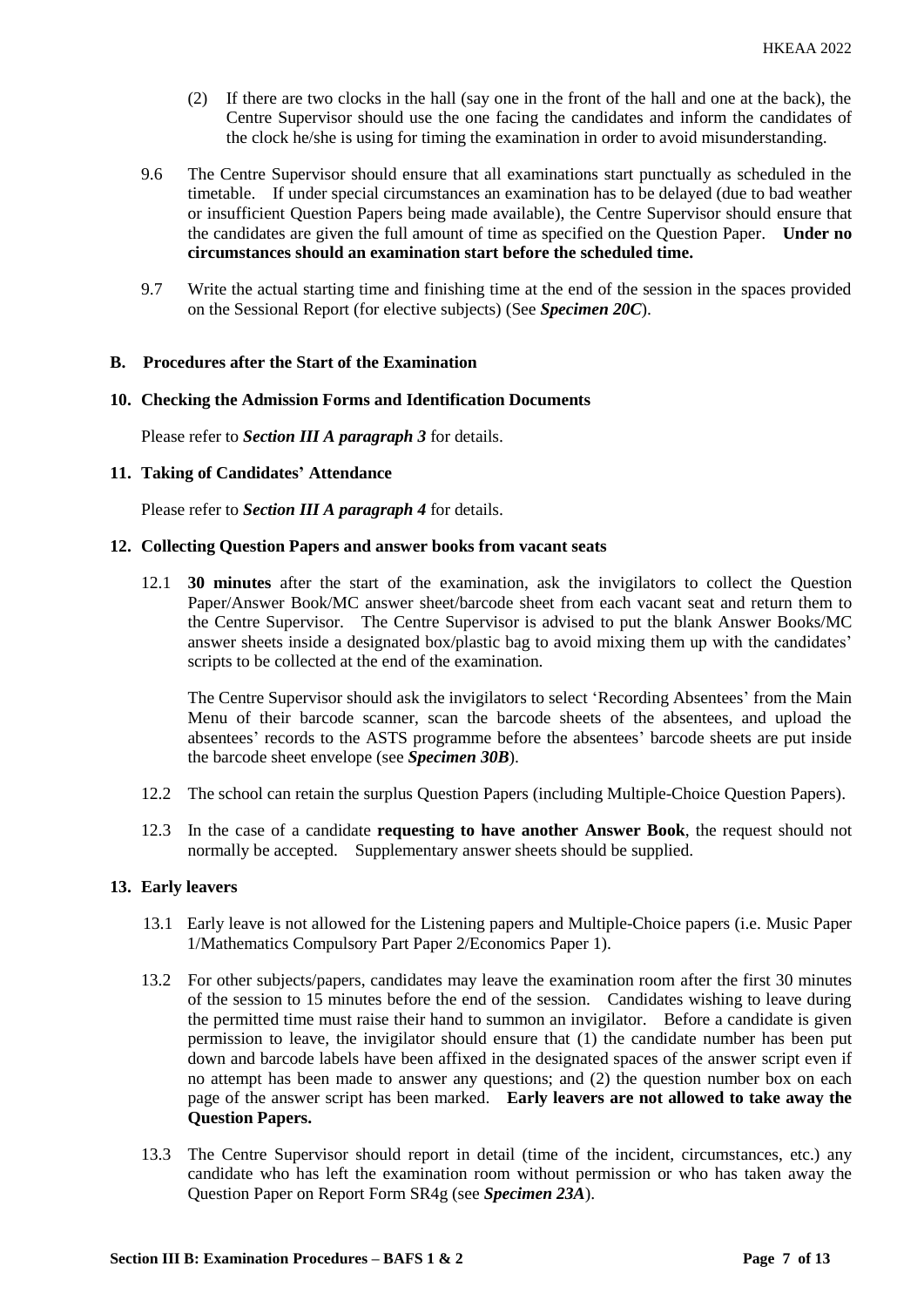- 13.4 If a candidate claims to be sick and wishes to leave outside the permitted time, he/she should state his/her reasons on Report Form SR4g for follow up by the HKEAA. He/she has to write his/her name and address in the space provided on the form. Please complete the attendance taking for the candidate and follow the script collection procedures as described in *paragraph 13.2* before letting the candidate leave.
- 13.5 The Question Papers and answer scripts of early leavers should be left on the candidates' desks. **The answer scripts should be collected at the end of the session together with those of other candidates** and placed in the appropriate script envelope while the Question Papers can be treated as ordinary surplus Question Papers which can be kept by the school.

## **14. Questions raised by candidates**

Please refer to *Section III A paragraph 5* for details.

## **15. Toilet arrangements**

Please refer to *Section III A paragraph 6* for details.

## **C. Report Forms**

- **16. If the Centre Supervisor wishes to make a report about the conduct of the examination, he/she can use the following report forms:**
	- Form SR1 Candidates without Admission Form/Identification Document
	- Form SR3 ― Candidates Attended the Wrong Examination Centre/Subject/Paper/Module/ Language Version not on Admission Form
	- Form SR4g Examination Irregularities (cheating/insufficient papers/candidates' disobeying the 'Stop working' instructions, etc.)
	- Form SR4b Examination Irregularities (Barcodes)
	- Form SR4c Examination Irregularities (Calculators)<br>Form SR4p Examination Irregularities (Mobile
	- Form SR4p Examination Irregularities (Mobile Phones/Electronic Devices/Sounding Devices)
	- Form  $SR4t$  Candidates Going to the Toilet<br>• Form  $SR4i$  Examination Irregularities (Invi
	- Examination Irregularities (Invigilators)
	- Sessional Report (for elective subjects)

## **D. End of Examination**

#### **17. Eighth announcement (Reminding candidates of the time left)**

17.1 15 minutes before the end of the session, the Centre Supervisor should announce:

# **Business, Accounting and Financial Studies 1**

You have 15 minutes left. You are not allowed to leave the examination room until you are told to do so.

Make sure you have written your Candidate Number and name, stuck a barcode label and signed on the MC answer sheet. Also, make sure you have marked the appropriate question number in the question number box on each page and on the cover of the Answer Book; otherwise the markers may not know which questions you have answered. Besides, make sure you have written your Candidate Number and stuck barcode labels in the designated spaces.

No extra time will be given to candidates for sticking the barcode labels or filling in the question number boxes after the 'Stop working' announcement.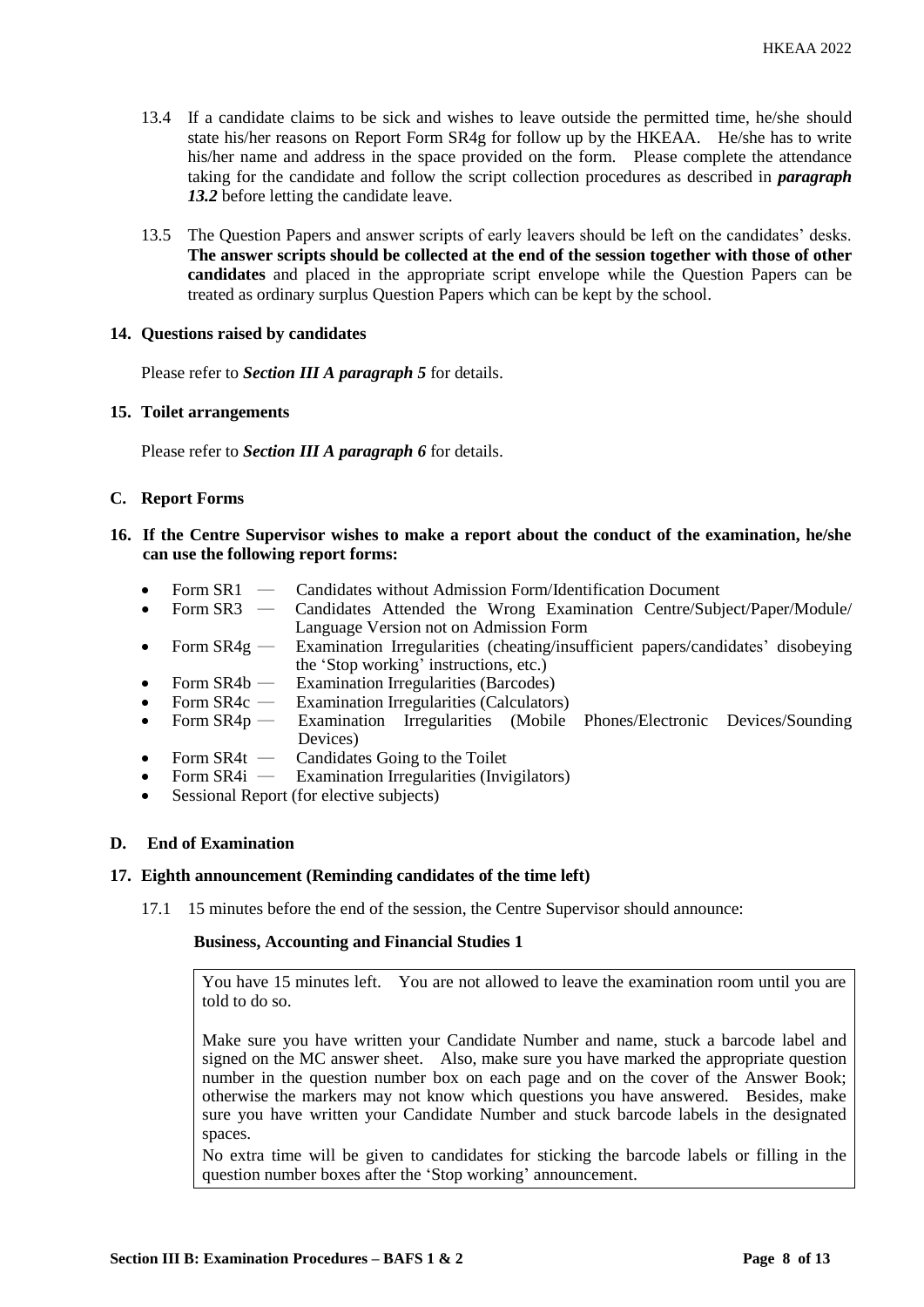You have 15 minutes left. You are not allowed to leave the examination room until you are told to do so.

Make sure you have marked the appropriate question number in the question number box on each page and on the cover of the Answer Book; otherwise the markers may not know which questions you have answered. Besides, make sure you have written your Candidate Number and stuck barcode labels in the designated spaces.

No extra time will be given to candidates for sticking the barcode labels or filling in the question number boxes after the 'Stop working' announcement.

17.2 5 minutes before the end of the session, the Centre Supervisor should announce:

## **Business, Accounting and Financial Studies 1**

You have 5 minutes left. Make sure you have written your Candidate Number and stuck barcode labels in the designated spaces on the MC answer sheet, Answer Book and all supplementary answer sheets.

# **Remember to enter the question number and mark the question number box on all appropriate pages.**

Cross out all unwanted materials. You will *NOT* be allowed to work on your Answer Book, MC answer sheet and supplementary answer sheets including affixing barcode labels, using an eraser, filling in question numbers or holding any stationery after the 'Stop working' announcement.

## **Business, Accounting and Financial Studies 2**

You have 5 minutes left. Make sure you have written your Candidate Number and stuck barcode labels in the designated spaces on the Answer Book and all supplementary answer sheets.

# **Remember to enter the question number and mark the question number box on all appropriate pages.**

Cross out all unwanted materials. You will *NOT* be allowed to work on your Answer Book and supplementary answer sheets including affixing barcode labels, using an eraser, filling in question numbers or holding any stationery after the 'Stop working' announcement.

# **18. Ninth announcement ('Stop working' instruction)**

18.1 When time is up, announce:

# **Business, Accounting and Financial Studies 1**

The time now is Time is up. Stop working. Put down all your stationery. **(Pause for 10 seconds to ensure that all candidates are complying with the instructions^)**

Do not pack your personal belongings until you are told to do so. Close your Question Paper and Answer Book. You must not work on your answers or affix barcode labels now, otherwise you will receive a mark penalty. (Pause)

The MC answer sheet and Answer Book will be collected separately. If you have supplementary answer sheets, tie them in your Answer Book with the piece of string provided. Put your Answer Book and MC answer sheet next to the unused barcode labels. They will also be collected separately.

Make sure that your Admission Form and identification document do not get included in your answer script.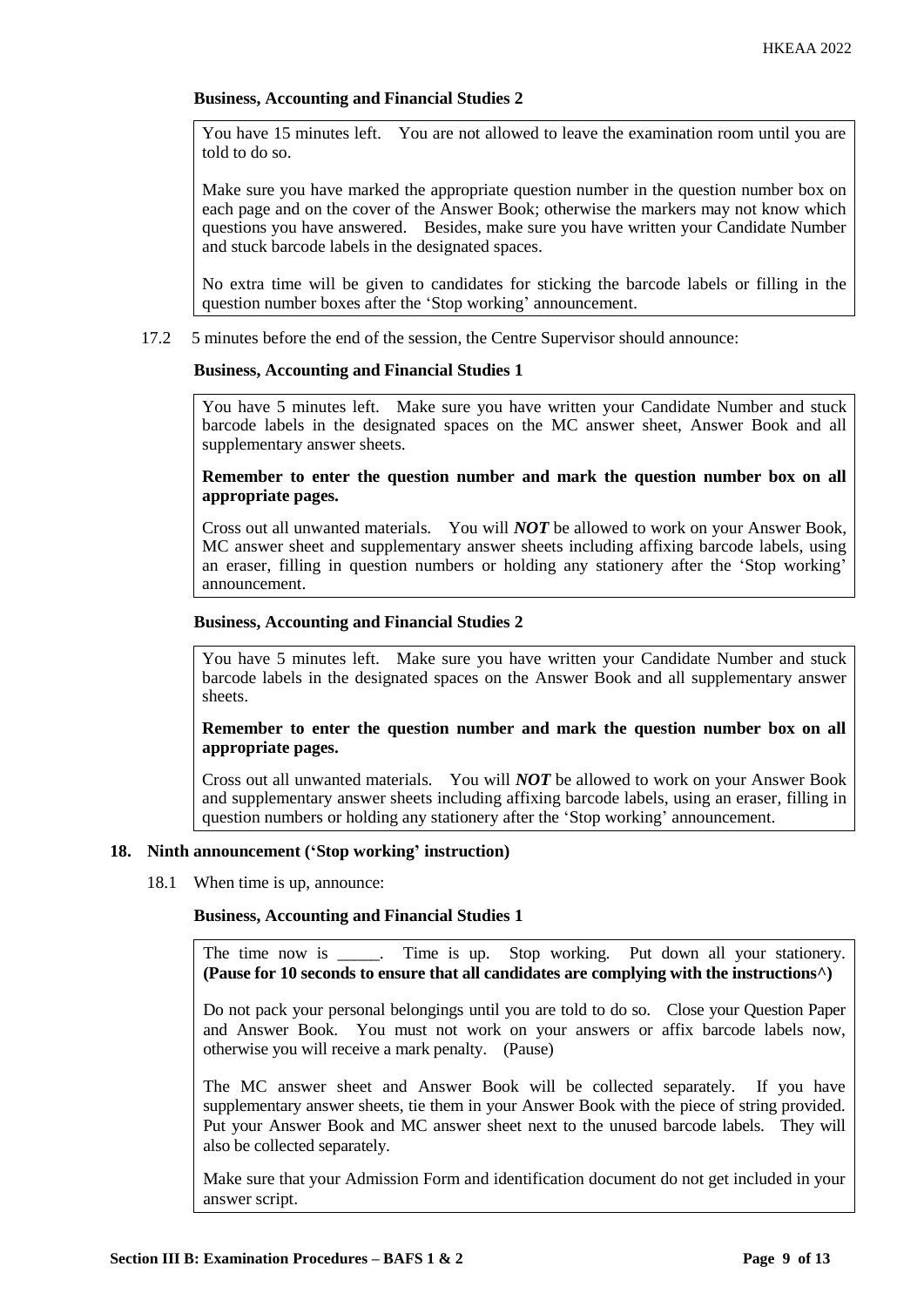The time now is \_\_\_\_\_. Time is up. Stop working. Put down all your stationery. **(Pause for 10 seconds to ensure that all candidates are complying with the instructions^)**

Do not pack your personal belongings until you are told to do so. Close your Question Paper and Answer Book. You must not work on your answers or affix barcode labels now, otherwise you will receive a mark penalty. (Pause)

If you have supplementary answer sheets, tie them in your Answer Book with the piece of string provided. Put your Answer Book next to the unused barcode labels. They will be collected separately.

Make sure that your Admission Form and identification document do not get included in your answer script.

- **^** During the 10-second pause after *'Put down all your stationery'* is announced, the Centre Supervisor should stay on the stage to ensure that the candidates follow the instructions and invigilators should check if any candidates are still working on their answer scripts (including writing, erasing/crossing out answers, holding any stationery, affixing barcode labels or filling in question numbers).
- 18.2 For handling cases of candidates disobeying the 'Stop working' instruction, please refer to *Section IV paragraph 19*.

# **19. Tenth announcement (Collection of answer scripts)**

- **NOTE**: **With the exception of Combined Science (Biology) Section A, Combined Science (Chemistry) Section A and Combined Science (Physics) Section A**, the Question Papers of other subjects (including multiple-choice question papers) need **NOT** be collected.
- 19.1 The Centre Supervisor should announce:

#### **Business, Accounting and Financial Studies 1**

Your Answer Book and MC answer sheet will be collected now. Stay in your seat quietly until you are told to leave.

While collecting the answer scripts, if you are found not having stuck a barcode label on the cover of the Answer Book or the MC answer sheet, to facilitate scanning, the invigilator will let you stick the label on the cover or the MC answer sheet under supervision. You are required to complete a report form before leaving the examination room.

#### **Business, Accounting and Financial Studies 2**

Your Answer Book will be collected now. Stay in your seat quietly until you are told to leave.

While collecting the answer scripts, if you are found not having stuck a barcode label on the cover of the Answer Book, to facilitate scanning, the invigilator will let you stick the label on the cover under supervision. You are required to complete a report form before leaving the examination room.

19.2 The Centre Supervisor should assign the invigilators to collect separately the answer scripts, rough-work sheets and barcode sheets (with/without remaining barcode labels), etc.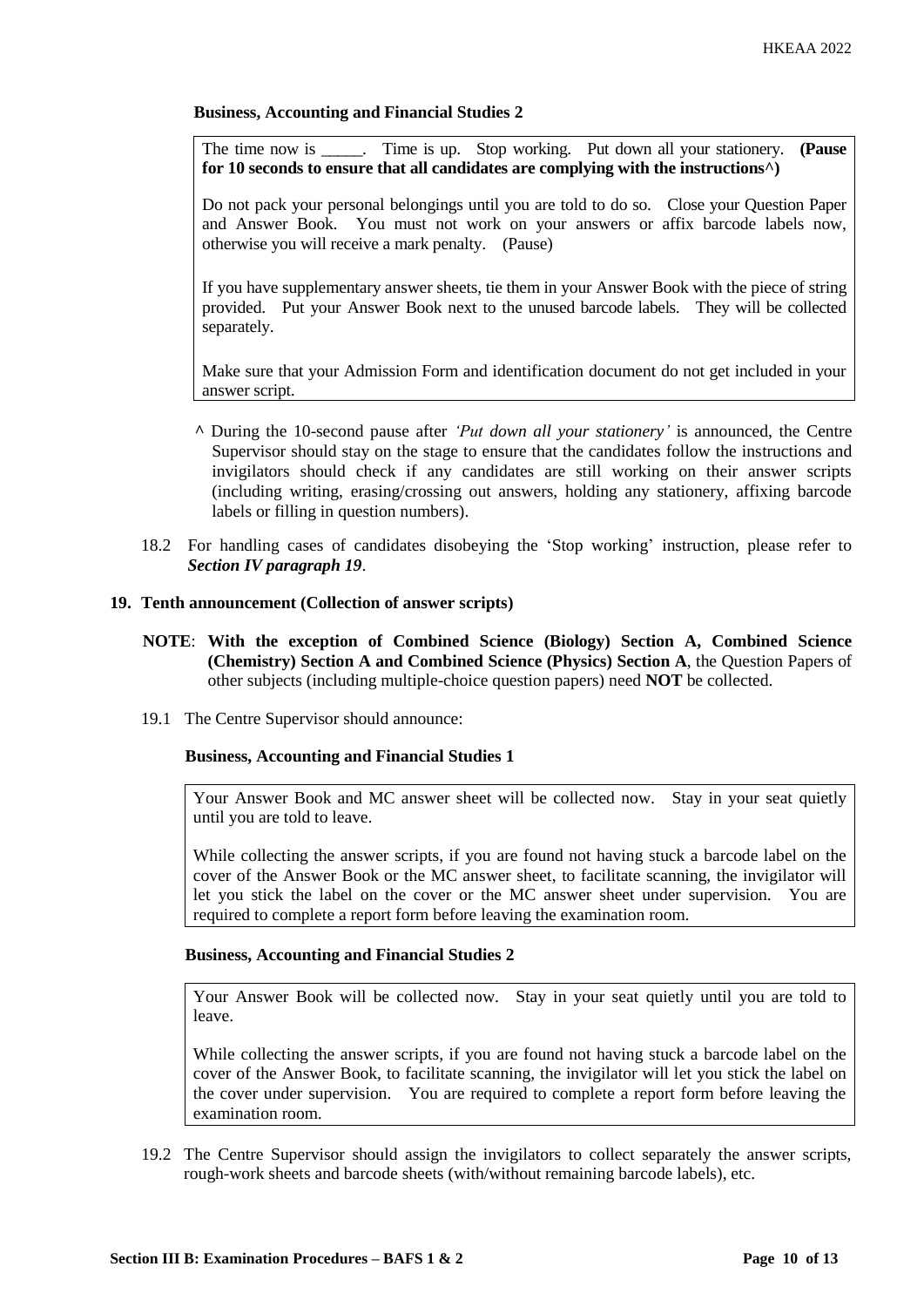- 19.3 While collecting the Answer Books/MC answer sheets, if an invigilator discovers that **a candidate has not put down his/her candidate number on the cover of his/her Answer Book/MC answer sheet, the candidate can be allowed to write his/her candidate number on the cover/MC answer sheet only under the supervision of the invigilator. However, the candidate should not be allowed to fill in the question number boxes.**
- 19.4 While collecting the Answer Books/MC answer sheets, if an invigilator discovers that **a candidate has not stuck any barcode labels on the cover of an Answer Book/MC answer sheet, to facilitate scanning, the candidate should be asked to stick the barcode label on that cover/MC answer sheet under the supervision of the invigilator. A report must be made on Report Form SR4b. The candidate should be asked to sign the report form.**

#### **20. Checking of answer scripts collected**

- 20.1 The answer scripts should be collected in candidate number order, with the smallest candidate number on top.
- 20.2 Ask the invigilators to scan the barcode labels on the scripts, including those using spare barcode labels. After scanning all answer scripts, invigilators should place the barcode scanners on the cradle for data transmission.
- 20.3 **The Centre Supervisor should check the 'Summary Report' and the 'Discrepancy Report' in the ASTS programme to ensure that the number of candidates present tallies with the number of collected scripts.** If there is a discrepancy between the attendance records and the scripts' records, the relevant information will be shown in the 'Discrepancy Report' in the ASTS programme. The Centre Supervisor should investigate the irregularities immediately. Please refer to the 'ASTS User Guide' where necessary.
- 20.4 If, at the time of scanning the barcode labels on the scripts, an invigilator discovers that a candidate has not stuck any barcode label on the cover of an Answer Book/MC answer sheet, the Answer Book/MC answer sheet need not be scanned. The matter must be reported to the Centre Supervisor immediately and recorded on Report Form SR4b. The case will be shown in the 'Discrepancy Report' of the ASTS programme.

The Centre Supervisor should, under the page of 'Answer Script', select the relevant candidate and click 'Edit' manually to update the script record. The candidate's script record should be updated as follows:

- (i) from '0/1' to' $\checkmark$ ' (for examinations using 1 answer book)
- (ii) from '1/2' to ' $\checkmark$ ' (for examinations using 2 answer books and 1 answer book has been scanned while the other cannot be scanned)
- (iii) from '0/2' to ' $\checkmark$ ' (for examinations using 2 answer books and both answer books cannot be scanned).

The completed Report Form SR4b and the Answer Book/MC answer sheet should be placed in the **Envelope for Special Reports & Related Scripts/Answer Sheets**.

20.5 The Centre Supervisor should put down the total number of scripts collected in the appropriate spaces on the Sessional Report (for elective subjects).

## **21. Eleventh announcement (Dismissal of candidates)**

21.1 On completion of the collection and checking of all answer scripts, the Centre Supervisor should announce: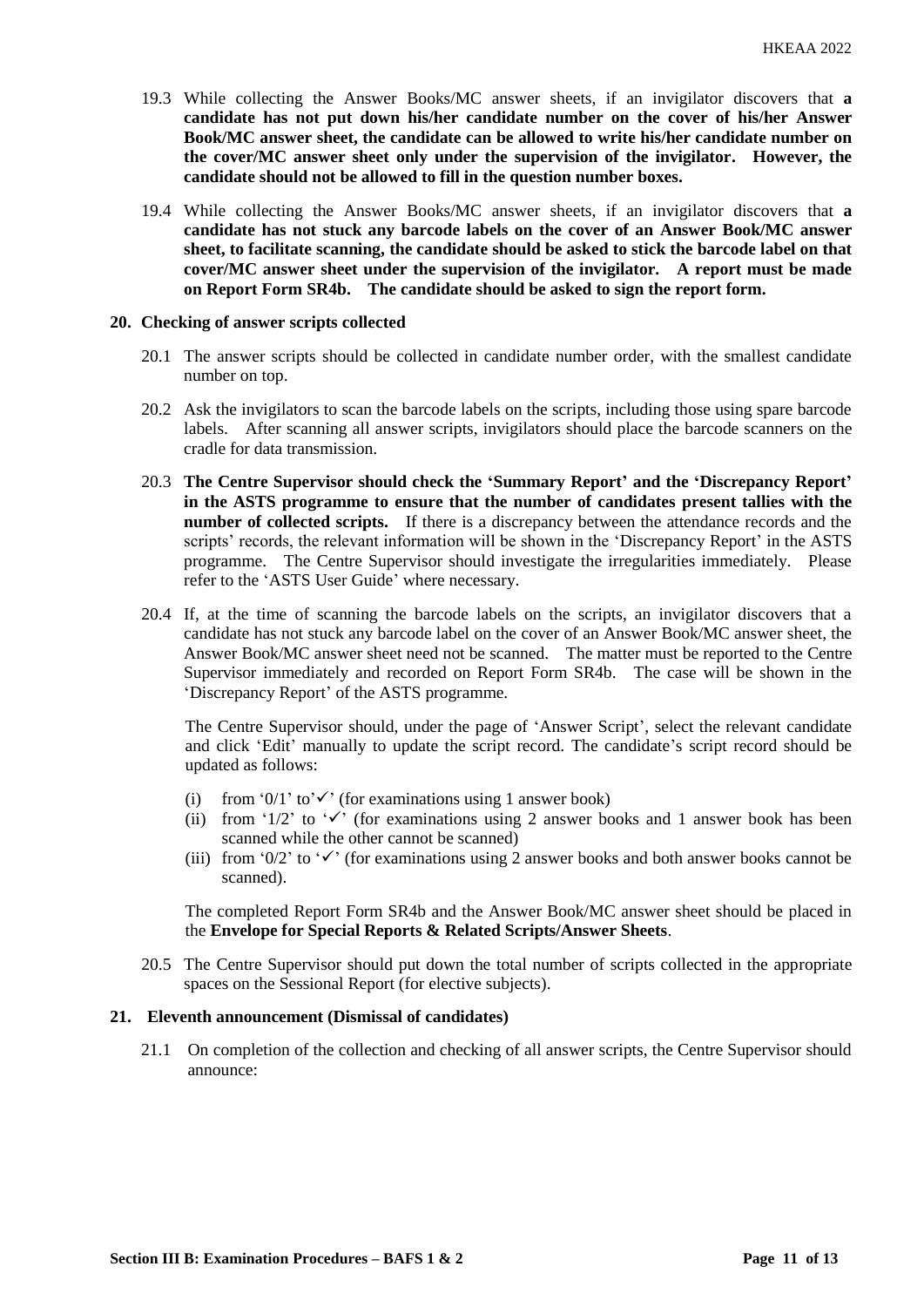The Paper 2 examination of this subject will be held at \_\_\_\_\_\_. Please come back 15 minutes before the start of the examination. You may now pack your personal belongings. Make sure you have your Admission Form, identification document and other personal belongings. (Pause) You can take away your question paper. You may now leave.

## **Business, Accounting and Financial Studies 2**

You may now pack your personal belongings. Make sure you have your Admission Form, identification document and other personal belongings. (Pause) You can take away your question paper. You may now leave.

21.2 In the case of a candidate reporting any irregularity concerning the examination (e.g. requests a realignment of his/her MC answers or reports a mistake in the use of answer books), the Centre Supervisor should record the details of the irregularity (such as whether the case was reported before or after the dismissal of candidates) on Report Form SR4g so that follow-up action can be taken by the HKEAA (see *Section IV paragraph 20* on candidates using wrong answer books).

## **22. Completing the Sessional Report (for elective subjects)**

The Sessional Report (for elective subjects) should be completed by the Centre Supervisor and two invigilators (including one invigilator not provided by the centre school). This report need not be returned daily. It should be returned to the Scripts Collection Centre after the very last HKDSE examination session in the centre.

## **23. Packing of scripts and examination materials**

- 23.1 The Centre Supervisor should refer to the Script Envelope Summary (see *Specimen 26B*) for the number of pre-printed script envelopes provided to the centre. The answer scripts should be placed in the appropriate script envelopes (see *Specimen 26A*) in candidate number order according to the candidate number ranges printed on the script envelope labels. The number of scripts inside should be written on each of the envelopes. Each envelope should be sealed with a piece of Security Adhesive Tape. The Centre Supervisor and one invigilator should then sign on the flap of the envelope across the tape (see *Specimen 27*). The envelopes must be tied with a piece of string for carrying purposes.
- 23.2 The MC answer sheets (absentees excluded) should be placed in the original answer sheet folder (see *Specimen 28*) which should then be placed in the clear plastic bags provided. The plastic bags should be sealed with Security Adhesive Tape. Do not bend or tie the folders. Except for the last folder, answer sheets of candidates (absentees excluded) from each 100 seats should be placed in one folder, e.g.

| <b>Seat Number Range Folder</b> |                                              |
|---------------------------------|----------------------------------------------|
| $001 - 100$                     | $\vert$ T if there are absentees, the folder |
| $101 - 200$                     | $2 \rightarrow$ will have fewer than 100 MC  |
| 201-247                         | answer sheets                                |

# 23.3 **Items to be placed in the normal script envelopes/MC answer sheet folders:**

# **Scripts/answer sheets of**

- (1) candidates who are present (including latecomers, early leavers and additional candidates);
- (2) candidates who cannot produce their Admission Forms but can produce their identification documents and the candidate numbers claimed can be verified;
- (3) candidates whose Admission Forms do not bear their photographs and who cannot produce their identification documents but their personalised barcode sheets can be found at the centre;